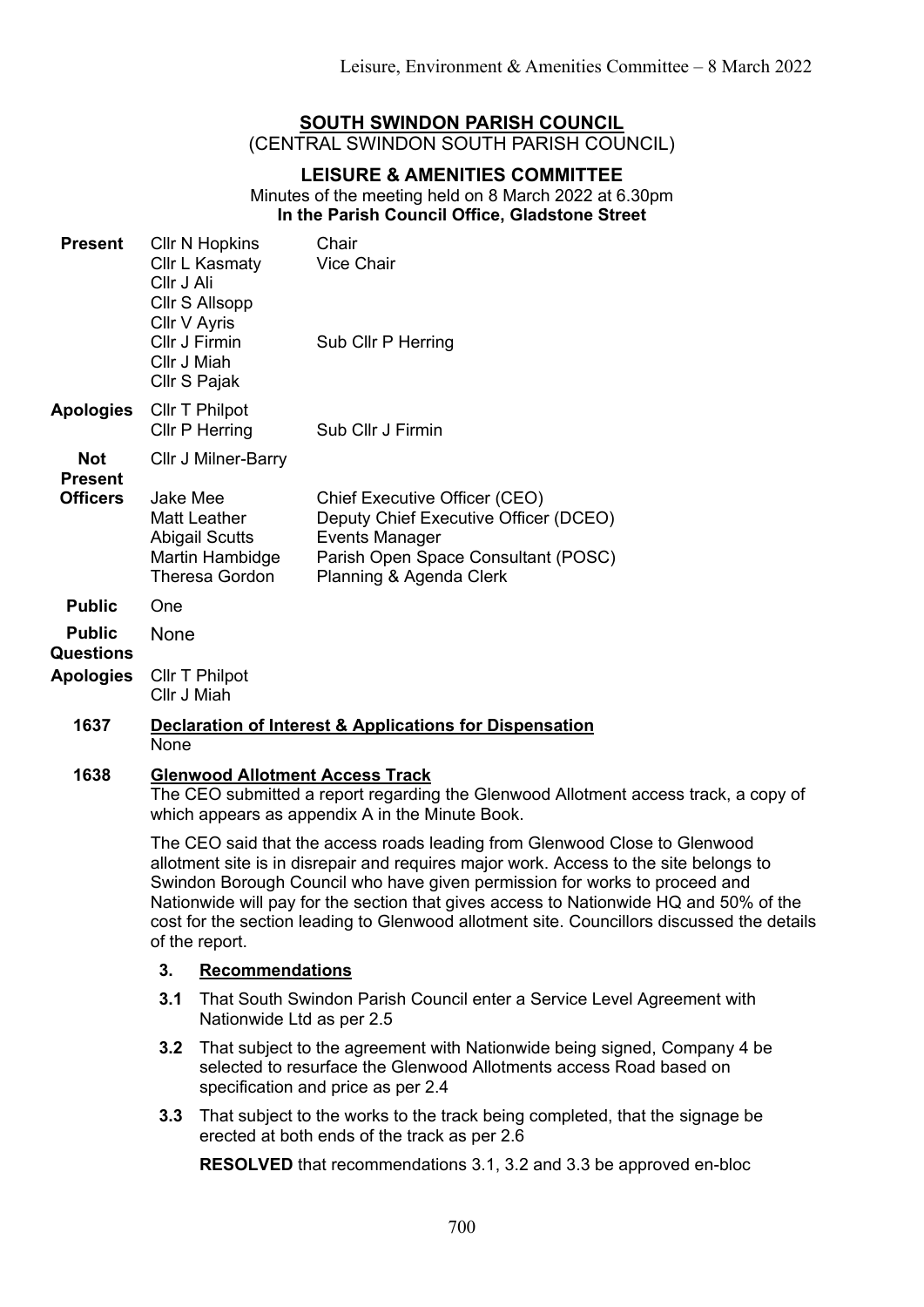# **1689 Theatre and Music at the Bowl**

The Events Manager submitted a report regarding theatre and music events taking place at the Bowl in summer 2022, a copy of which appears as appendix B in the Minute Book.

The Events Manager gave an overview of the report and costs, which were discussed by Councillors at length. The Chair thanked the Events Manager for all the work she had put into producing the events.

# **6. Recommendations**

- **6.1** Request support for the proposal to launch the 2022 Theatre At The Bowl and Music At The Bowl Season at the end of March.
- **6.2** Request support for the proposal to facilitate a long-term collaboration with Swindon Theatres, including mutually beneficial promotion as described in Point 4.1.
- **6.3** Request support for the proposal to sell tickets via the Town Gardens Café, as described in Point 2.2.

**RESOLVED** that recommendations 6.1, 6.2 and 6.3 be approved en-bloc

# **1690 New Rewilding Site- Lowry Way**

The Parish Open Spaces Consultation submitted a report regarding an additional site for rewilding in 2022, a copy of which appears as appendix C in the Minute Book.

The Open Space Consultant gave an overview of the report and that a said that a subgroup would be working on the project and further re-wilding plans which Councillors then discussed.

# **3. Recommendations**

**3.1** Resolve to agree to proceed with the re-wilding areas identified along Lowry Way and to include this site to the list of re-wilding sites for 2022 as previously agreed by the LEA Committee on the 9<sup>th</sup> November 2021.

**RESOLVED** that recommendation 3.1 be approved.

**3.2** Resolve to agree that a further assessment of the Lowry Way sites be undertaken during the growing season to establish the diversity of species growing at this site.

**RESOLVED** that recommendation 3.2 be approved.

# **1691 South Swindon in Bloom 2022 Plan**

The Deputy CEO submitted a report regarding the progress of the Parish Council's In Bloom submission for 2022, a copy of which appears as appendix D in the Minute Book.

The Deputy CEO said that it had been resolved at the November 2022 Leisure, Environment and Amenities meeting that South Swindon Parish would participate in the RHS In-Bloom 2022 competition. Councillors discussed the details of the report

Cllr J Ali arrived during this item.

# **3. Recommendations**

**3.1** That the Committee note the report.

**RESOLVED** that the report be Noted.

**3.2** That Councillors be nominated for the judging committee of the South Swindon Front Garden Competition (self-nominations are welcomed).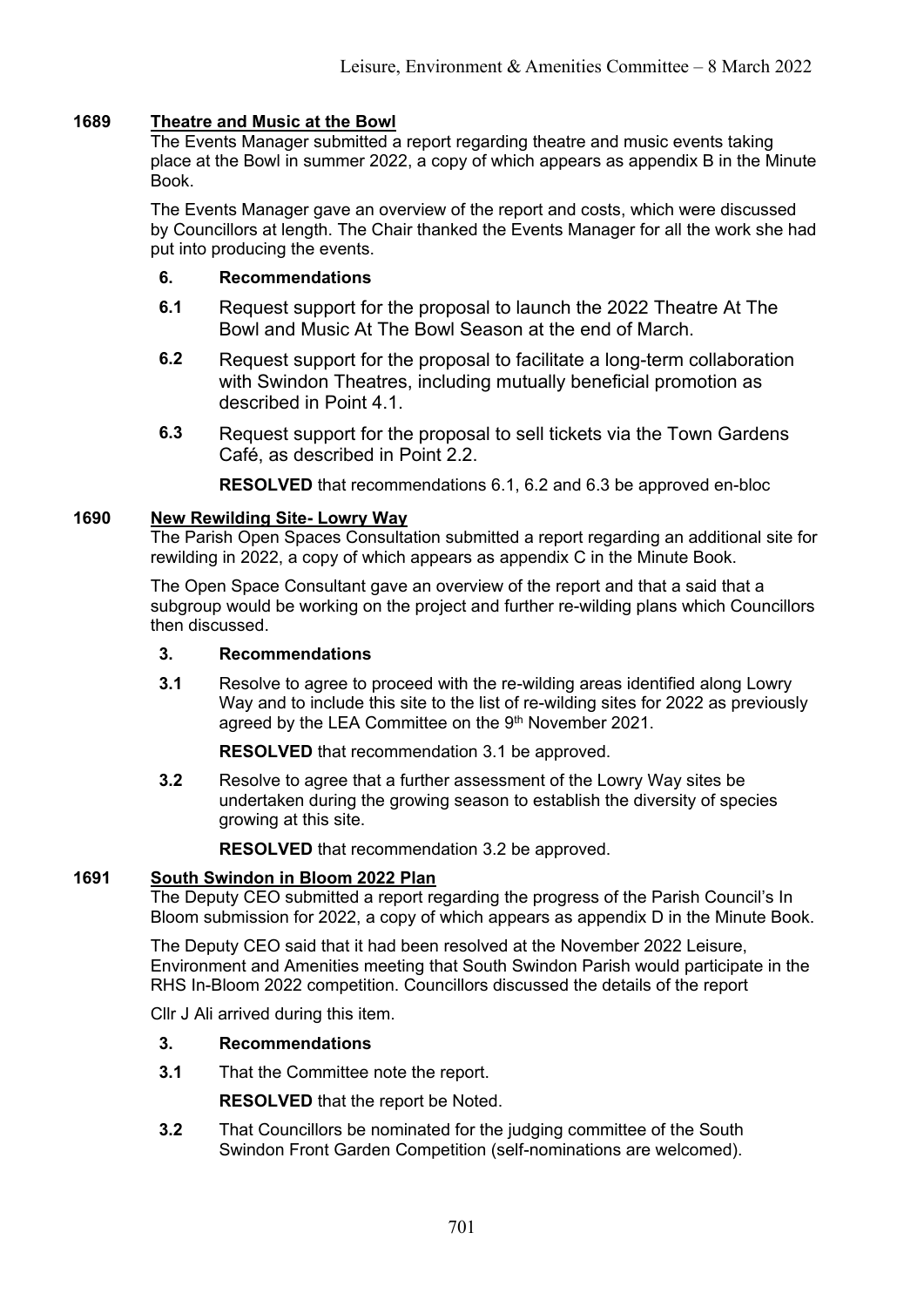**RESOLVED** that recommendation 3.2 be approved.

# **1692 Queen's Park/Broadgreen PSPO Update**

The Deputy CEO submitted a report regarding the proposed PSPO for Queen's Park and Broadgreen, a copy of which appears as appendix E in the Minute Book.

Councillors discussed the details in the report.

# **3. Recommendations**

**3.1** Endorse the position of the Services Working Party for the Parish Council not devolved enforcement powers for the PSPOs for Queen's Park and Broadgreen not take on.

**RESOLVED** that recommendation 3.1 as amended be approved.

**3.2** Consider the next steps for the Parish Council regarding the PSPO for Queen's Park and Broadgreen.

**RESOLVED**. that the Parish Council support resident's feedback for Queens Park and Broadgreen be approved.

**3.3** The Parish Council will reconsider the position should Swindon Borough Council propose to implement enforcement of the PSPO.

**RESOLVED** to approve recommendation 3.3.

# **1693 Queen's Park Mesothelioma Garden Refurbishment**

The CEO submitted a report regarding the refurbishment of the Mesothelioma Garden in Queen's Park, a copy of which appears as appendix F in the Minute Book.

The CEO gave a background of the origin of the garden and the refurbishment required as shown in the report.

# **3. Recommendations**

**3.1** That a 3D design and costings are drawn up for the garden as per 2.5 of the report for approval of Council and to better consult with the families of sufferers of Mesothelioma in Swindon.

**RESOLVED** that recommendation 31 be approved.

**3.2** That the Parish Council hold a consultation with the families of sufferers of Mesothelioma in Swindon with feedback to be brought to a future Council meeting.

**RESOLVED** that recommendation 3.2 be approved.

# **1694 Tree Planting Update**

The Deputy CEO gave a verbal update regarding tree planting taking place across the Parish Council area.

The Deputy CEO said that a number of tree planting projects had taken place recently across the Parish including a tiny forest in conjunction with Nationwide, Valiant and Earth Watch. Councillors discussed the background of work done at Westcott possible further planting areas and the type of trees planted.

# **NOTED**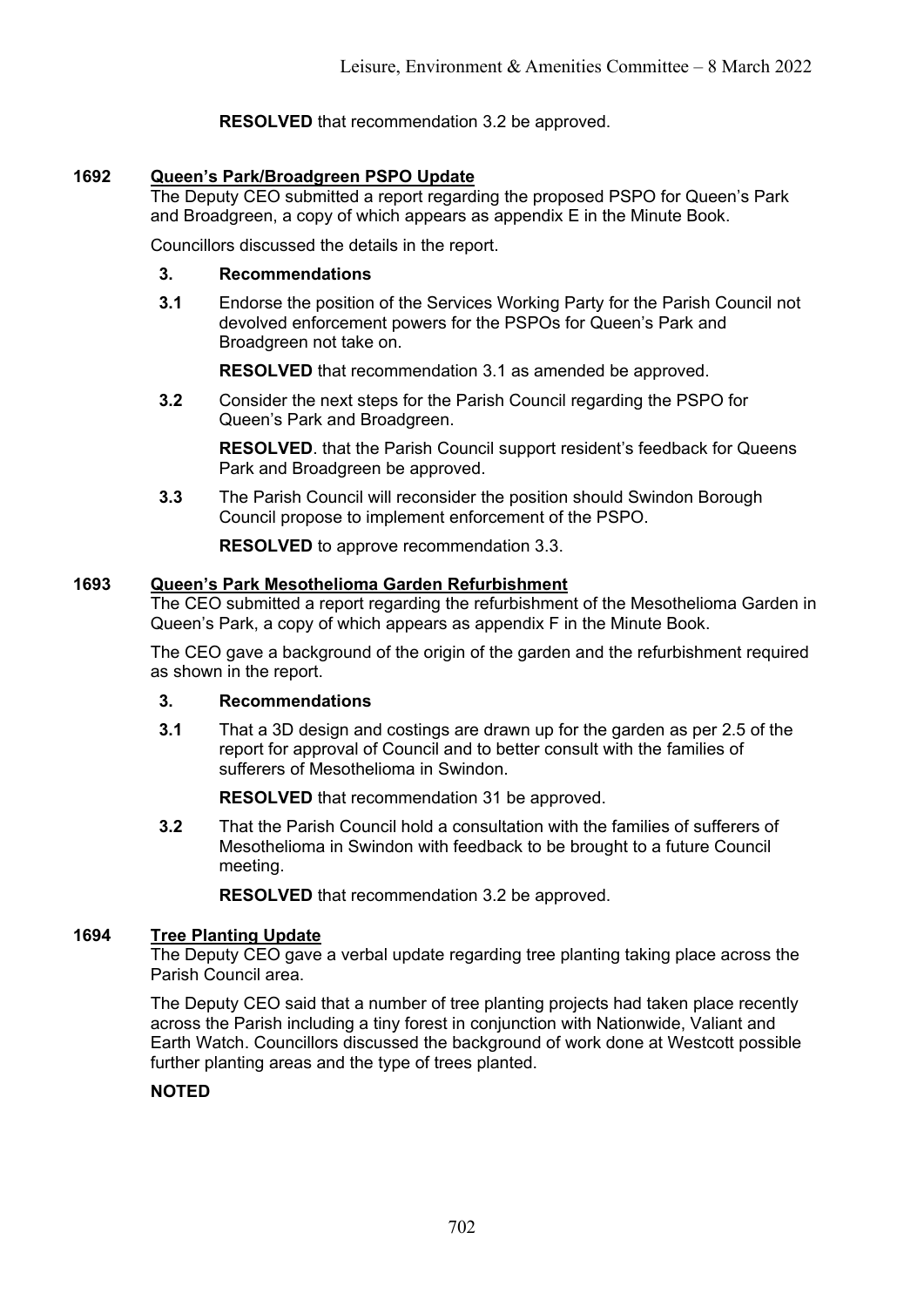# **1695 Events Report**

The Events Manager submitted a report regarding the latest position of Town Gardens Bowls Club, regarding Parish events and private bookings, a copy of which appears as appendix G in the Minute Book.

The Events Manager gave an overview of the report and financial information was provided by the CEO and its contents which was considered by the Councillors.

# **6. Recommendations**

**6.1** Support the Events Working Party's proposal to allow Park Play to use GWR Park for their events without charge, as described in Point 2 of the report.

**RESOLVED** that recommendation 5.1 be approved.

**6.2** Support the proposal for The Big Jubilee Lunch to take place in Queen's Park on Sunday 5<sup>th</sup> June 2022, as described in Point

**RESOLVED** that recommendation 5.2 be approved.

**6.3** Consider supporting the proposal for ATB Shop to use Buckhurst Skate Park without a charge during the Easter holidays, as described in Point 4.

**RESOLVED** that recommendation 5.3 be approved.

**6.4** Consider supporting free use of the Town Gardens Bowl for the Sustainable Swindon Festival, as described in Point 5.

**RESOLVED** that recommendation 5.4 be deferred to the Finance and Staffing Committee.

#### **1696 Town Gardens Bowls Club**

The CEO submitted a report regarding the latest position of Town Gardens Bowls Club, a copy of which appears as appendix H in the Minute Book.

The CEO clarified the details in the report which councillors discussed.

#### **3. Recommendations**

**3.1** That the Committee note the report.

# **NOTED**

# **1697 Jubilee Play Equipment**

The CEO submitted a report regarding installation of new play equipment, a copy of which appears as appendix I in the Minute Book.

The CEO gave an overview of the report and explained that the Quarry Road Play Area had been identified as needing remedial work and that he had found a particularly good replacement package as described in the report.

#### **3. Recommendations**

**3.1** That the package as detailed in 2.2 of the report be purchased from Creative Play

**RESOLVED** that recommendation 3.1 be approved.

**3.2** That the Dart Activity Centre and Basket Swing be installed at Quarry Road Play Area and the remaining kit be kept for installation in other play areas as required.

**RESOLVED** that recommendation 3.2 be approved.